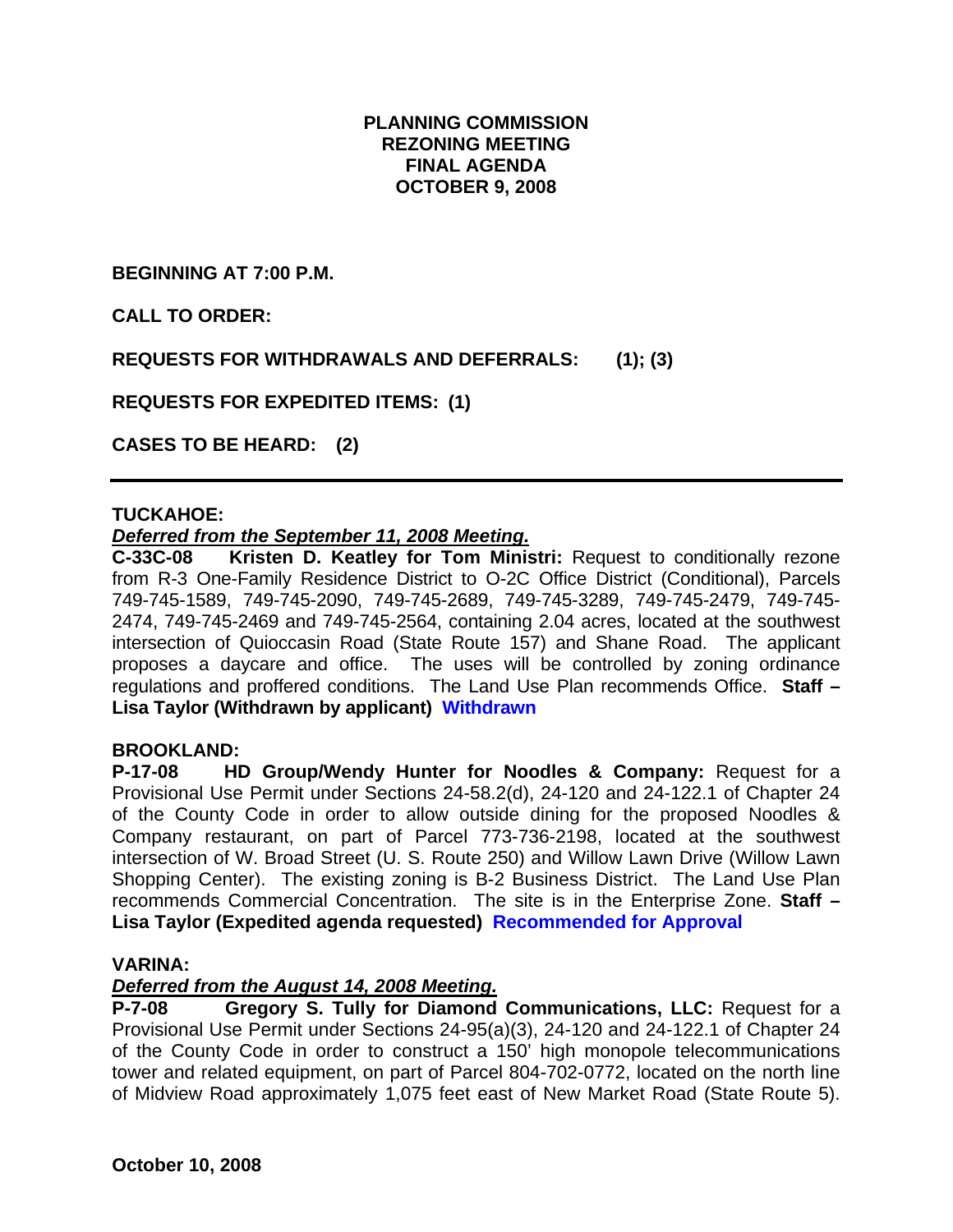The existing zoning is R-3 One-Family Residence District. The Land Use Plan recommends Suburban Residential 1, 1.0 to 2.4 units net density per acre. **Staff – Ben Sehl (Deferral requested to the November 13, 2008 Meeting). Deferred to the November 13, 2008 Meeting**

### **FAIRFIELD:**

### *Deferred from the July 10, 2008 Meeting.*

**C-44C-07 Andrew M. Condlin for Parham Road Properties, LLC:** Request to conditionally rezone from R-4 One-Family Residence District to O-2C Office District (Conditional), Parcels 783-756-0592, 782-756-7785, and 782-756-9285, containing approximately 1.49 acres, located along the north line of E. Parham Road, the south line of Hungary Road and west line of Cleveland Street. The applicant proposes office uses and/or a bank. The uses will be controlled by zoning ordinance regulations and proffered conditions. The Land Use Plan recommends Office and Commercial Concentration. **Staff – Ben Sehl Recommended for Approval**

### *Deferred from the September 11, 2008 Meeting.*

**P-16-08 Gloria L. Freye for New Cingular Wireless PCS, LLC:** Request for a Provisional Use Permit under Sections 24-95(a)(3), 24-120 and 24-122.1 of Chapter 24 of the County Code in order to construct a 120' high internal array monopole telecommunications tower and related equipment, on part of Parcel 789-754-3978, located on the west line of Upham Drive approximately 500 feet north of its intersection with Wilkinson Road (Chamberlayne Farms Shopping Center). The existing zoning is B-2C Business District (Conditional). The Land Use Plan recommends Commercial Concentration. **Staff – Livingston Lewis Recommended for Approval**

### **THREE CHOPT:**

## *Deferred from the July 10, 2008 Meeting.*

**C-61C-07 James Theobald for Centex Homes:** Request to conditionally rezone from A-1 Agricultural District to RTHC Residential Townhouse District (Conditional) and B-2C Business District (Conditional), Parcels 738-767-5405, 738-766-9367, 739-766- 3768 and 739-766-2504, containing approximately 32.99 acres (RTHC – 23.30 ac. and B-2C 9.69 ac.), located on the west line of Pouncey Tract Road (State Route 271) between Kain Road and Bacova Drive. The applicant proposes condominiums, retail and office uses. The maximum density allowed in the RTH District is nine (9) units per acre. The uses will be controlled by zoning ordinance regulations and proffered conditions. The Land Use Plan recommends Suburban Residential 1, 1.0 to 2.4 units net density per acre. The majority of the site is in the West Broad Street Overlay District. **Staff – Ben Sehl (Deferral requested to the February 12, 2009 Meeting). Deferred to the February 12, 2009 Meeting**

### *Deferred from the September 11, 2008 Meeting.*

**C-20C-08 Andrew M. Condlin for Patrick J. Sanderson:** Request to conditionally rezone from A-1 Agricultural District to O-2C Office District (Conditional), Parcels 740- 766-3730, 740-766-2619, 740-766-6112, 740-765-3690, 739-766-9601 and 739-766- 9016, containing 10.950 acres, located at the northeast intersection of Pouncey Tract